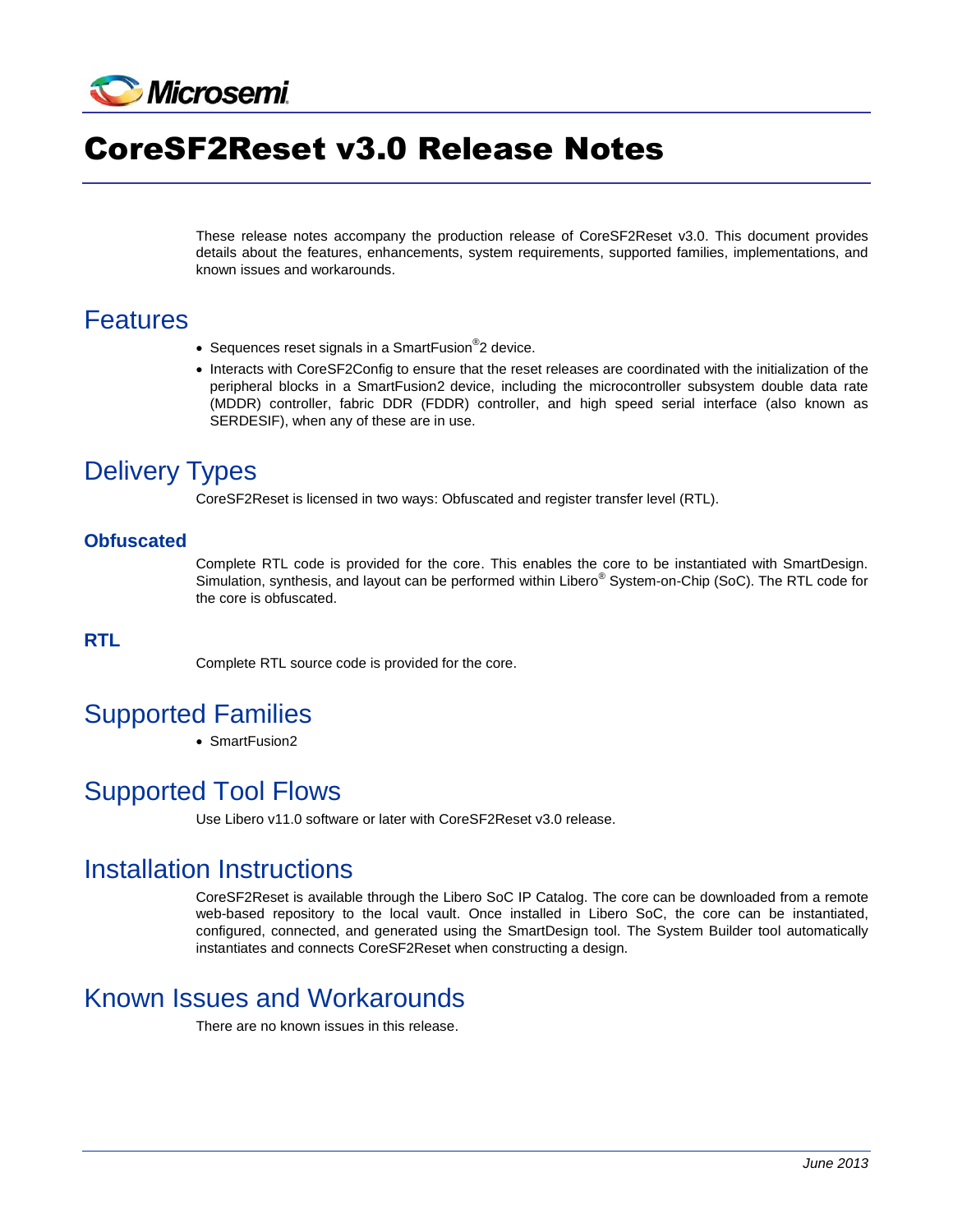

## Release History

[Table 1](#page-1-0) provides the release history of CoreSF2Reset.

<span id="page-1-0"></span>

| <b>Version</b> | <b>Date</b> | <b>Changes</b>                                                                                  |
|----------------|-------------|-------------------------------------------------------------------------------------------------|
| 3.0            | June 2013   | Added support for two more SERDESIF blocks. Up to four SERDESIF blocks can now be<br>supported. |
| 1.0            | March 2013  | First production release                                                                        |